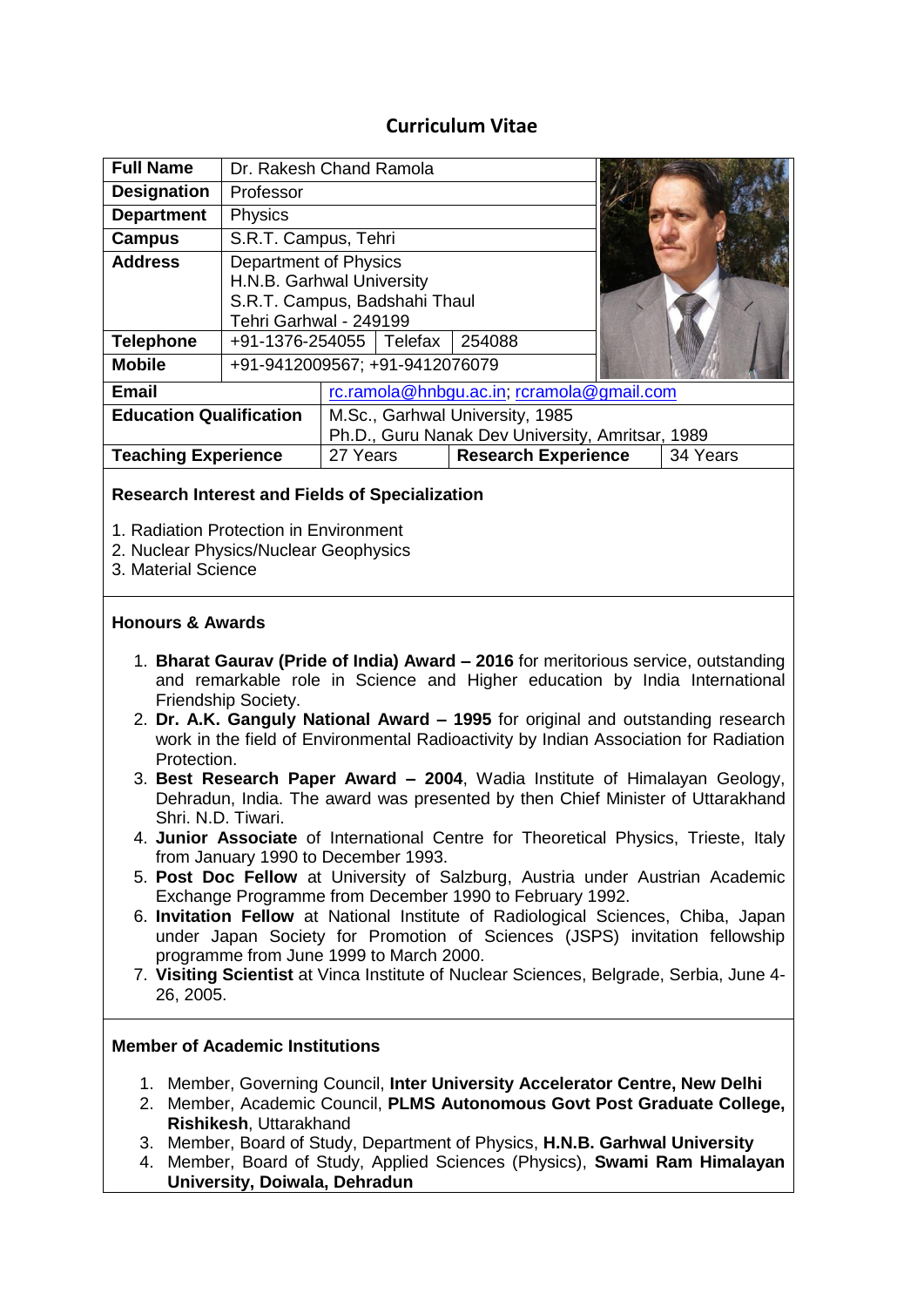## *PARTICIPATION IN IMPORTANT ACADEMIC/ADMINISTRATIVE ACTIVITIES*

- 1. Participated in **Training Programme on Academic Leadership**, MGA Hindi Vishwavidayalaya, Wardha from 01 May to 04 May 2018.
- 2. Participated in Assessors Orientation Programme of **National Assessment and Accreditation Council (NAAC)**, IIIT Allahabad, 30 April 2019.
- 3. Participated in **MHRD sponsored Leadership for Academicians Programme (LEAP)**, IIT Kharagpur, 13 May to 24 May 2019.
- 4. Participated in MHRD sponsored LEAP on the topic **Leadership in Complex and Changing World**, Cambridge University, 03 June to 07 June 2019.

## **Membership of Scientific Organization**

- 1. **President**, National Radon Network Society (2015–Continue).
- 2. Life Member, International Geo-Hazard Research Society. Head Office, Dresden, Germany. **President** (2010 – 2014).
- 3. Life member, Nuclear Track Society of India (2005 2009). Head Office, BARC, Mumbai. **Secretary** (2005 – 2009) & **Joint Secretary** (2003-2005).
- 4. Life Member of Indian Association for Radiation Protection, BARC, **Mumbai**
- 5. Life Member of Indian Science Congress Association, **Kolkata**
- 6. Life Member of Indian Aerosol Science and Technology Association, **Mumbai**
- 7. Member, Editorial Board, Journal of Radiation Research & Applied Sciences
- 8. Guest Editor, Radiation Protection Dosimetry, Acta Geophysics & Indian J Physics
- 9. Editor-in-Chief, NTSI Newsletter (2003-2009)
- 10. Reviewer of various national and international research journals.

#### **Research Supervision:** Number of Ph.D. Degree Awarded under my supervision: **17**

#### **Research Projects**

#### **Completed:**

- 1. Principal Investigator of research project entitled "Environmental Radon Studies in Garhwal Himalayas", Department of Atomic Energy, Govt of India, 1993-1996.
- 2. Co-Principal Investigator of research project entitled "Radon Generation and Transport Modelling in Soil", UGC, New Delhi, India, 1994-1997.
- 3. Principal Investigator of Research Project entitled "Studies of Radon/Thoron Levels in Garhwal and Kumaun Area", Department of Atomic Energy, Govt of India, 1996-2000.
- 4. Principal Investigator of Research Project entitled "An Investigation of Geological Controls on Radon and Helium in Soil/Water and its Relation to Radon Availability in Human Environment", Department of Science and Technology, New Delhi, 2002 - 2006.
- 5. Principal Investigator of Research Project entitled " Study of the Risk Assessment of Radon in Drinking Water of Himalayan Region", University Grants Commission, New Delhi, 2003 - 2006.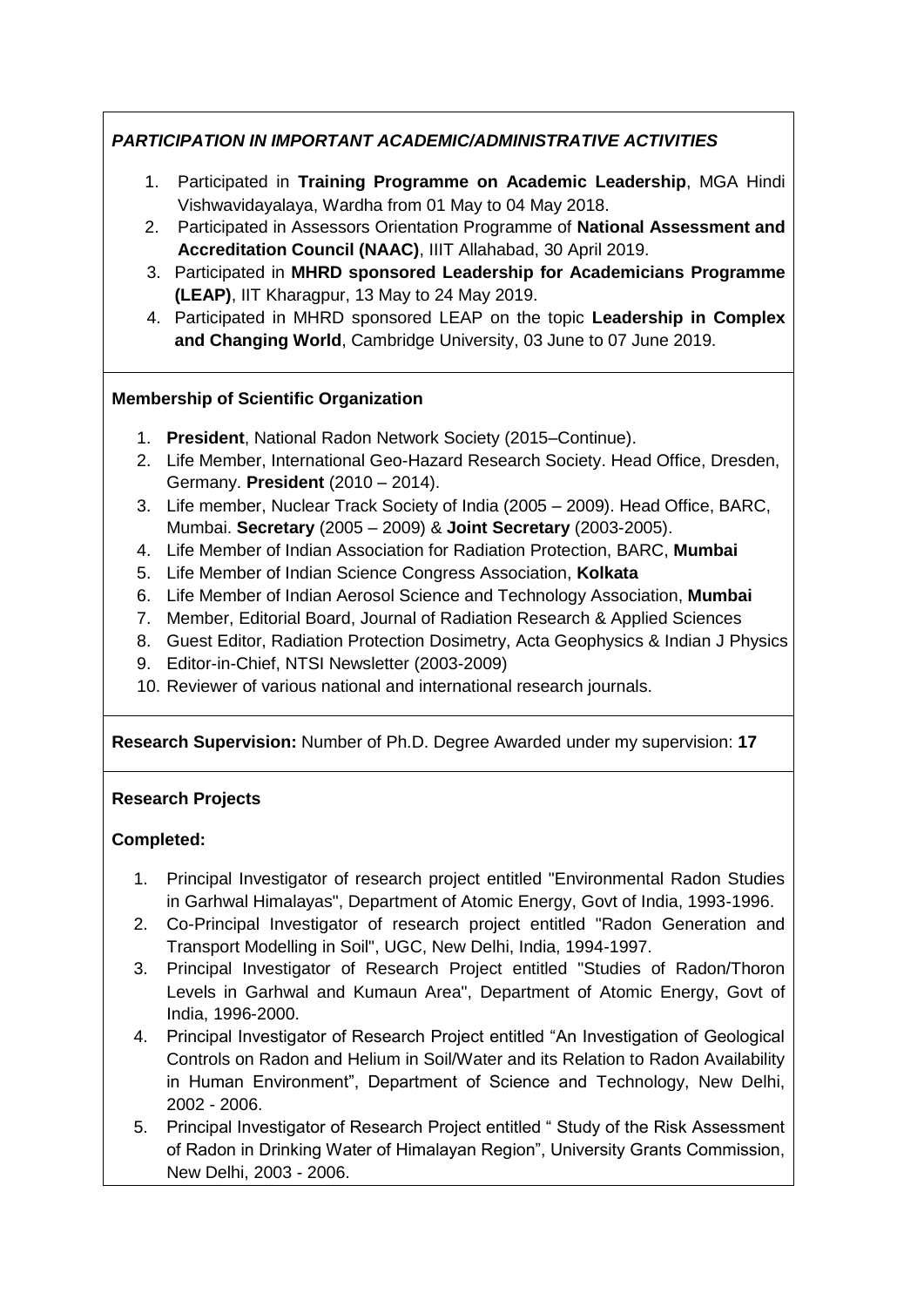- 6. Principal Investigator of Research Project entitled "Characterization of Conducting Polymers and Their Structural, Electrical, Optical Properties by using Swift Heavy Ions", Nuclear Science Centre, New Delhi, 2004 – 2006. Total Cost:
- 7. Principal Investigator of Research Project entitled "Synthesis and Characterization of Polyaniline and Polypyrrole by using Swift Heavy Ions", Inter University Accelerator Centre, New Delhi, 2005 to 2008.
- 8. Principal Investigator of Research Project "Studies of Natural Radionuclides in Himalayan Environment", Department of Atomic Energy, Government of India, 2005 to 2009.
- 9. Indian Collaborator of an International Research Project "Establishment of Network for Natural Radiation Exposure Studies in Asia", Japan Science & Technology Agency, May 2009 to March 2012.
- 10. Principal Investigator of Research Project "Retrospective Assessment of Indoor Radon Exposure in Garhwal Homes by Measurements of  $210P$  Implanted on Glass Surface", Atomic Energy Regulation Board, 2009 to 2013.
- 11. Principal Investigator of Research Project "A Comparative Study Among Different Techniques for Radon/Thoron Progeny Measurements in the Normal and High Background Radiation Areas", Department of Atomic Energy, Govt of India, 2011 to 2016.
- 12. Principal Investigator, Research Project "Strengthening the Infrastructural Facility at Nodal Centre at H.N.B. Garhwal University to pursue Radon/Thoron Studies in Northern India", Department of Atomic Energy, Govt of India, 2014 to 2018.

#### **Memorandum of Understanding**

#### **Completed:**

- 1. Indian Collaborator of an International Research Project "Establishment of Network for Natural Radiation Exposure Studies in Asia", **Japan Science & Technology Agency**, May 2009 to March 2012.
- 2. Coordinator, Nodal Calibration Centre at HNB Garhwal University, established under the MoU, signed with **Bhabha Atomic Research Centre, Mumbai** to strengthen radon studies in states of Delhi, Uttar Pradesh, Uttarakhand, Himachal Pradesh and Jammu & Kashmir, April 2011 – March 2016.

## **On Going:**

1. Coordinator, MoU for setting up DAE Technologies Display and Dissemination facility at SRT Campus, Badshahi Thaul, 2017 – Continue.

#### **Administrative Experience**

- 1. **Director**, H.N.B. Garhwal University, S.R.T. Campus, Badshahi Thaul, Tehri Garhwal from 13 July 2013 to 31 July 2019.
- 2. **Deputy Dean Students Welfare**, H.N.B. Garhwal University Campus, Badshahi Thaul, Tehri Garhwal from August 2011 to July 2013.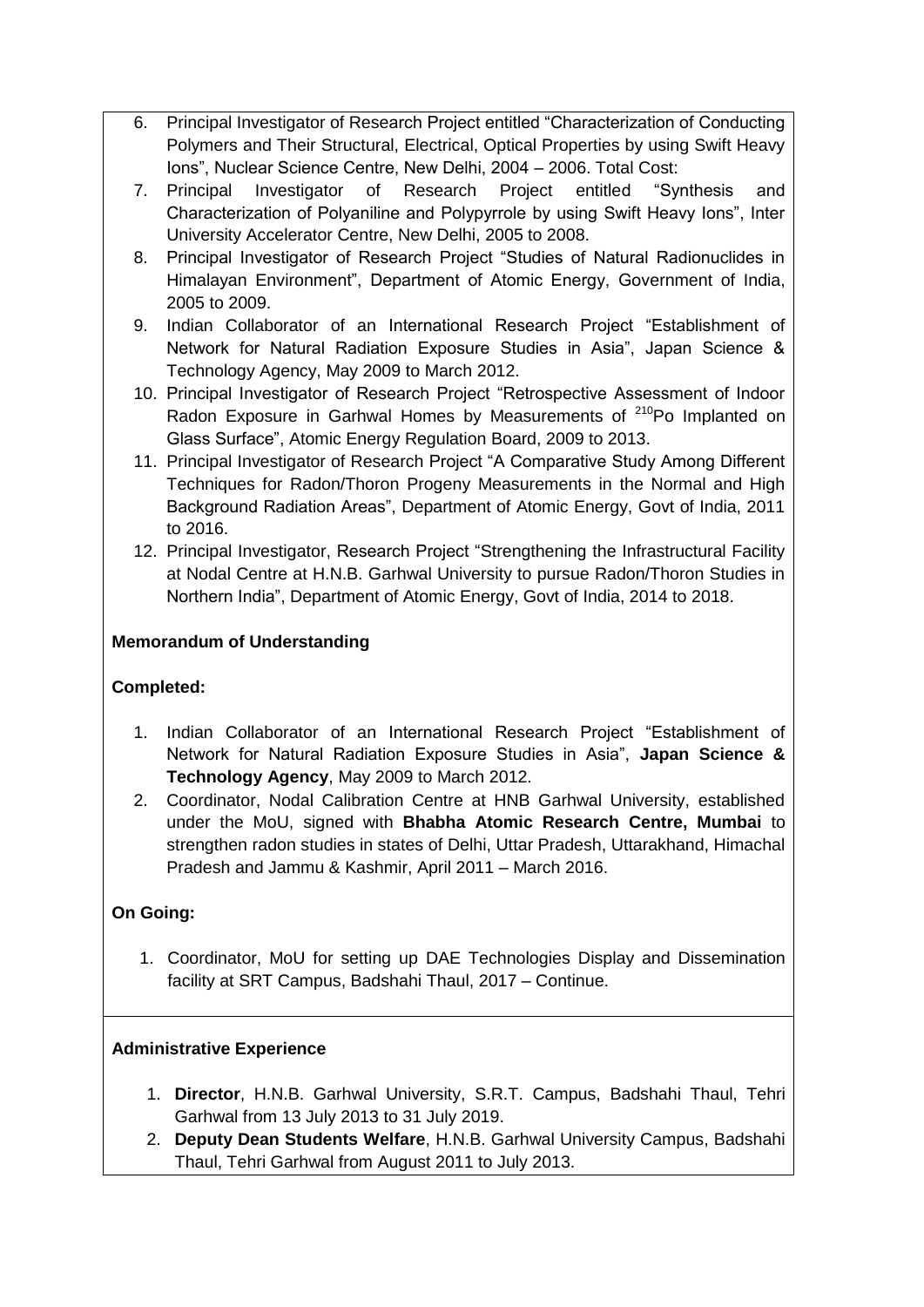- 3. **Chairman, Sports Council**, H.N.B. Garhwal University Campus, Badshahi Thaul, Tehri Garhwal, from September 2009 to July 2013 and Member, Sports Council, 1996-1999 and 2000-2005.
- 4. **Asst Dean Students Welfare**, H.N.B. Garhwal University Campus, Badshahi Thaul, Tehri Garhwal from August 2000 to April 2004 & Oct 2010 to August 2011
- 5. **Assistant Proctor**, H.N.B. Garhwal University Campus, Badshahi Thaul, Tehri Garhwal from July 2008 to June 2009 & August 2010 to November 2010.
- 6. **Coordinator, CISCO Networking Local Academy**, H.N.B. Garhwal University Campus, Badshahi Thaul, Tehri Garhwal, 2004 to 2009.
- 7. **Advisor, Guidance and Counselling Cell**, H.N.B. Garhwal University Campus, Badshahi Thaul, Tehri Garhwal, August 2004 to June 2006.
- 8. **Head, Department of Computer Science**, H.N.B. Garhwal University, Tehri from September 1997 to June 1999.
- 9. **Programme Officer**, National Service Scheme, H.N.B. Garhwal University Campus, Tehri Garhwal, 1995 to 1999.
- 10. **Chief Election Officer** of Student Union, H.N.B. Garhwal University Campus, Tehri Garhwal, 2001.
- 11. Member, **Sports Council**, H.N.B. Garhwal University Campus, Badshahi Thaul, Tehri Garhwal, 1996-1999 and 2000-2005. Actively participated on sports activities in the campus.

#### **Scientific Visits Abroad**

- 1. **Italy:** To attend extended workshops at ICTP, Italy (**1988; 1990; 1991; 2000**) & participation in international symposium at Pisa (**2010**)
- 2. **Slovenia/Yugoslavia:** Visit to Research Reactor of Jozef Stefan Institute, Ljubljana (**1988**)
- 3. **Austria:** Post Doc Fellow at University of Salzburg (**1990 – 1992**)
- 4. **Japan:** Participation in international conferences at Fukuoka and Chiba (**1997**), worked as JSPS Invitation Fellow at National Institute of Radiological Sciences, Chiba (**1999-2000**), participation in international conference at Osaka and Chiba (**2004**), collaborative project meeting at Chiba (**2009**), international conferences at Chiba and Tokyo (**2010**), international conference at Hirosaki (**2014**), international conference at Hiroshima (**2019**).
- 5. **Serbia and Montenegro:** Participation in international workshop and worked as Visiting Scientist at Vinca Institute of Nuclear Sciences, Belgrade (**2005**).
- 6. **Germany:** Participated in international conferences at Dresden (**2005; 2008; 2019**)
- 7. **Taiwan:** Participation in international conference at Taiwan (**2007; 2016**)
- 8. **Poland:** Participation in international conference at Zakopane and visit to Institute of Nuclear Physics, Krakow (**2009**).
- 9. **Turkey:** Participation in international conference at Istanbul (**2009**)
- 10. **United States of America:** Participation in ICRP meeting at Bethesda, Washington (2011) and international conference at NASA, San Jose, California (2014)
- 11. **Australia:** Participation in international conference at Brisbane (2013)
- 12. **Singapore:** Participation in international conference at Singapore (2017)
- 13. **United Kingdom:** Participated in MHRD sponsored Leadership for Academicians Programme (LEAP), Cambridge University (2019).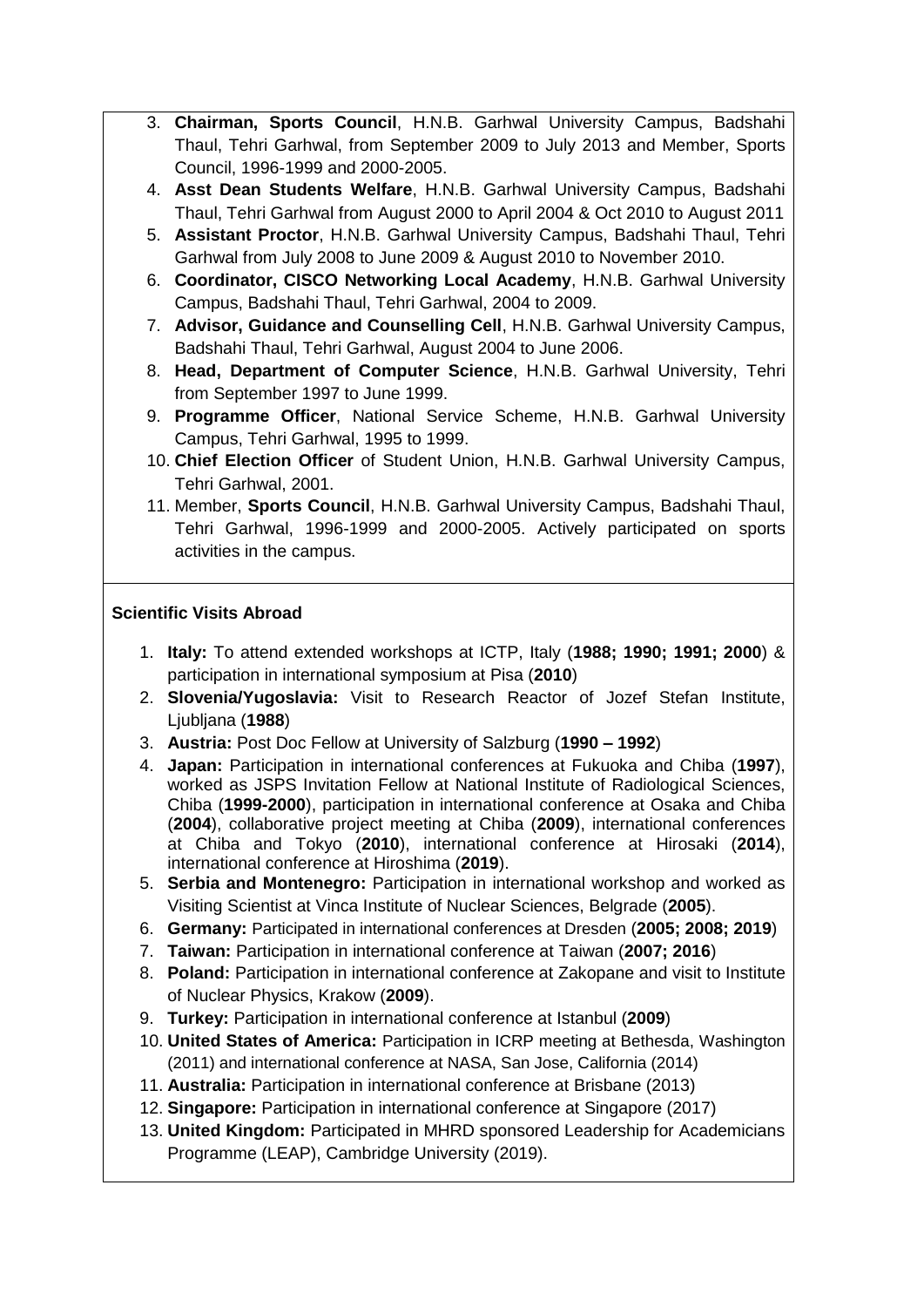## **Conference/Symposium/Workshop Attended during last five years (2014-2019)**

#### **International**

- 1. Delivered a talk and chaired a session in Ninth International Symposium on Natural Radiation Environment, **Hirosaki, Japan**, September 23-26, 2014.
- 2. Delivered a talk in Fourth International Geo-Hazards Research Symposium, **NASA, San Jose, USA**, December 10-12, 2014.
- 3. Delivered a talk and chaired a session in Fifth International Geo-Hazards Research Symposium, **Taipei, Taiwan**, October 17-20, 2016.
- 4. Delivered a talk and chaired a session in International Conference on Material Engineering and Nano Sciences, **NTU Singapore**, January 07-09, 2017.
- 5. Delivered a talk and chaired a session in International Conference on Environmental Impact of Advanced Materials and Energy Technologies. **Hyderabad**, January 19-21, 2017.
- 6. Delivered a talk and chaired a session in Sixth International Geo-Hazards Research Symposium, **Dresden, Germany**, March 4-9, 2018.
- 7. Delivered a talk and chaired a session in International conference on Aerosol, Air Quality and Climate Change, **Srinagar (Garhwal)**, India, Oct 21-23, 2018.
- 8. Delivered a talk and chaired a session in International Conference on Climate Change and Disaster Risk Management, **Tehri Garhwal**, October 26-28, 2018.
- 9. Delivered a talk in Third International Conference on Material Engineering and Nano Sciences, **Hiroshima, Japan**, March 26-28, 2019.
- 10. Delivered a talk and chaired a session in International Conference on Material Science and Applications, **Srinagar (Garhwal)**, November 25-27, 2019.

#### **National**

- 1. Delivered a keynote address and chaired a session in National Conference on Radiation and Health Hazards, **Allahabad**, February 21-22, 2014.
- 2. Chaired a session in National Symposium on Mind, Matter and Mathematics: A Dialogue, H.N.B. Garhwal University, Badshahi Thaul Campus, **Tehri**, March 12-14, 2014.
- 3. Delivered a talk and chaired a session in National Conference on Sustainable Development of India: Challenges and Remedies, H.N.B. Garhwal University, Badshahi Thaul Campus, **Tehri**, March 22-23, 2014.
- 4. Delivered a talk and chaired a session in National Workshop on Recent Trends in Atmospheric and Environmental Sciences, **Haridwar,** April 04-05, 2014.
- 5. Delivered a talk and chaired a session in National Seminar on Geo-Environmental Hazards and Neo-Tectonic Activities in Himalaya, **Tehri Garhwal**, October 28-30, 2014.
- 6. Delivered a talk and chaired a session in National Seminar on New Horizons in Theoretical and Experimental Physics, **Gopeshwar**, February 19-20, 2015.
- 7. Delivered a talk and chaired a session in National Conference on Environmental Radiation and Functional Materials, **Hyderabad**, February 28 – March 01, 2015.
- 8. Delivered a talk and chaired a session in First National Conference on Radiation Awareness and Detection in Natural Environment, **Tehri**, June 15-17, 2015.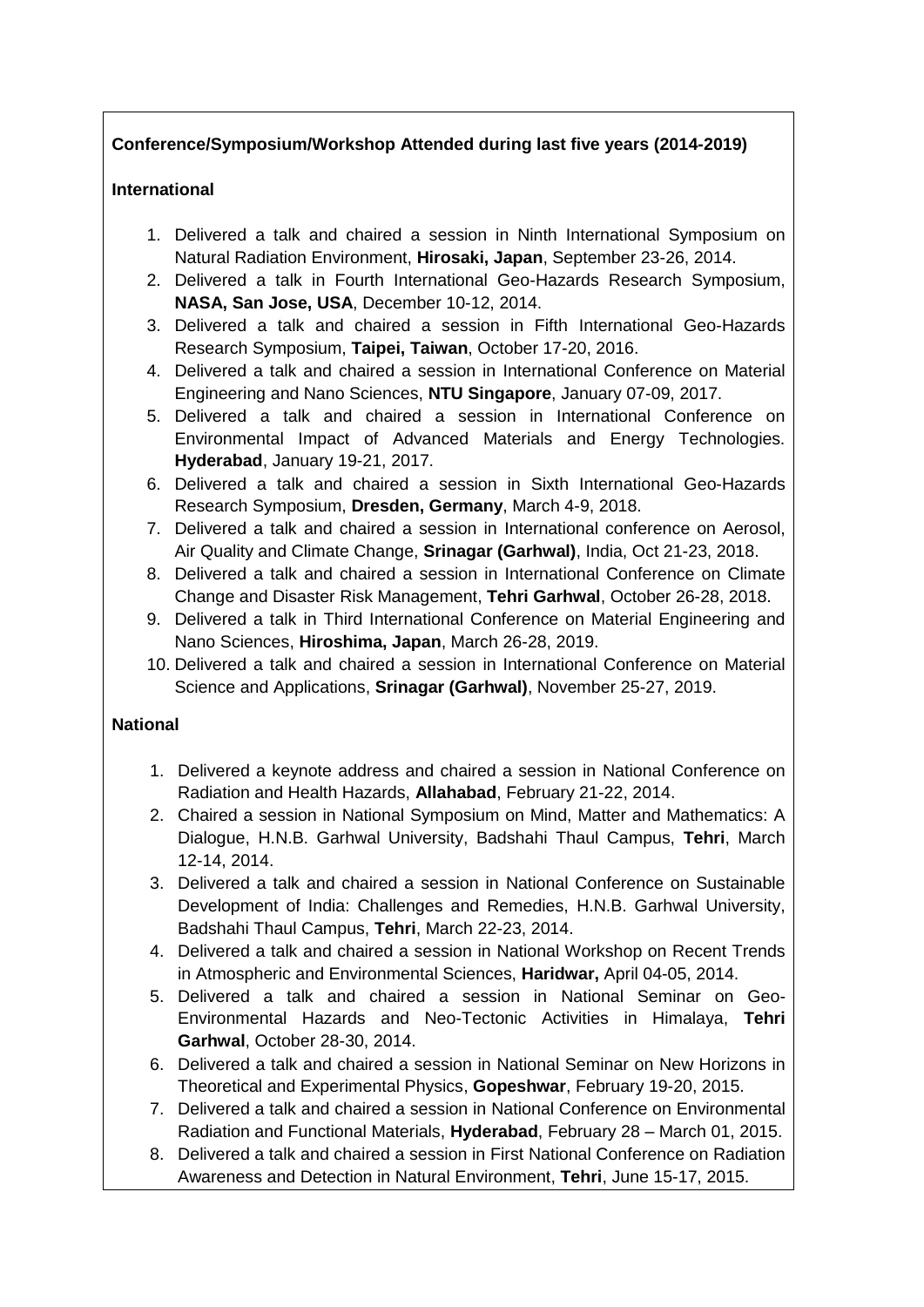- 9. Delivered a Keynote Address in Workshop on an Interactive Programme among University Teachers, School Teachers and Students for Encouragement of Science Education and Research in Uttarakhand. **Tehri,** Feb 28–29, 2016
- 10. Delivered a talk and chaired a session in Sixth National Conference on Nanomaterials and Nanotechnology. **Lucknow**, February 11-13, 2017.
- 11. Delivered a talk and chaired a session in Second National Conference on Radiation Awareness and Detection in Natural Environment, **Haridwar**, September 25-27, 2017.
- 12. Delivered a talk in National Symposium on Recent Trends in Physics at Different Scale. **Haridwar**, October 29-31, 2017.
- 13. Delivered a talk National Workshop on Role of Open Education Resources in Higher Education, **Srinagar (Garhwal)**, December 15-17, 2017.
- 14. Delivered a talk and chaired a session in National Conference on Earthquake: Investigation and Instrumentation, **CSIO, Chandigarh**, September 23-24, 2019.
- 15. Delivered a talk and chaired a session in National Symposium on Solid State Nuclear Detectors and Applications, **Amritsar**, October 18-20, 2019.
- 16. Delivered a talk and chaired a session in National Conference on Promoting the Advancement of Applied Sciences, **Tehri**, October 22-23, 2019.
- 17. Delivered a talk and chaired a session in National Conference on Environmental Radiation: Impact on Society and its Implications, Jadavpur University, **Kolkata**, November 15-16, 2019.

#### **Conference/Symposium/Workshop Organized during last five years (2014-2019)**

- 1. Member Scientific Committee of Third International Conference on Material Engineering and Nano Sciences, **Hiroshima, Japan**, March 26-28, 2019.
- 2. Chairman of International Conference on Climate Change and Disaster Risk Management, **Tehri Garhwal, India**, October 26-28, 2018.
- 3. Member Scientific Committee of Sixth International Geo-Hazards Research Symposium, **Dresden, Germany**, March 04-09, 2018.
- 4. Member Organizing Committee of International Conference on Environmental Impact of Advanced Materials and Energy Technologies. **Hyderabad,** January 19-21, 2017.
- 5. Member Scientific Committee of International Conference on Material Engineering and Nano Sciences, NTU **Singapore** January 07-09, 2017.
- 6. Member Scientific Committee of Fifth International Geo-Hazards Research Symposium, **Taipei, Taiwan**, October 17-20, 2016.
- 7. Chairman of First National Conference on Radiation Awareness and Detection in Natural Environment, **Tehri Garhwal**, June 15-17, 2015.
- 8. Chairman of National Seminar on Geo-Environmental Hazards and Neo-Tectonic Activities in Himalaya, **Tehri Garhwal**, October 28-30, 2014.
- 9. Member, Scientific Committee, Ninth International Symposium on the Natural Radiation Environment, **Hirosaki, Japan**, September 23-26, 2014.
- 10. Chairman of National Symposium on Mind, Matter and Mathematics: A Dialogue, H.N.B.G.U. Campus, **Tehri**, March 12-14, 2014.
- 11. Chairman of National Conference on Sustainable Development of India: Challenges and Remedies, H.N.B. Garhwal University, Badshahi Thaul Campus, **Tehri**, March 22-23, 2014.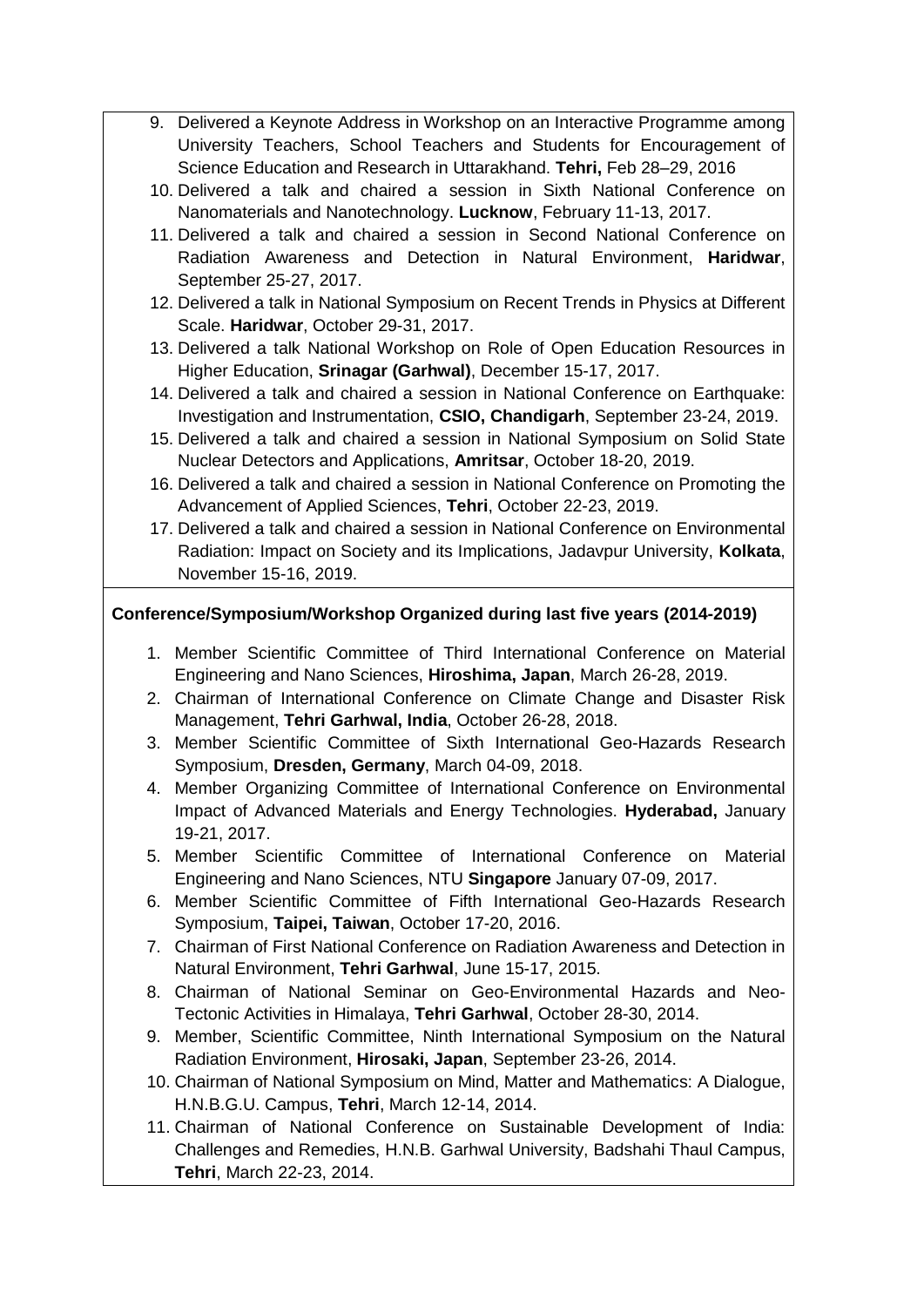## **Publications during last five years (2014-2019)**

## **Journals**

- 1. Assessment of natural radioactivity levels and associated dose rates in soil samples from Northern Rajasthan, India. Vikas Duggal, Asha Rani, Rohit Mehra and **R.C.Ramola**. *Radiation Protection Dosimetry* **158** (2014) 235-240.
- 2. Distribution of natural radioactivity in soil samples and radiological hazards in building material of Una, Himachal Pradesh. Pankaj Bala, Rohit Mehra and **R.C.Ramola.** *J. Geochemical Exploration* **142** (2014) 11-15.
- 3. Levels and effects of natural radionuclides in soil samples of Garhwal Himalaya. Manjulata Yadav, Mukesh Rawat, Anoop Dangwal, Mukesh Prasad, G.S.Gusain and **R.C.Ramola**. *J. Radioanalytical and Nuclear Chemistry* **302** (2014) 869-873.
- 4. Ion beam induced modifications in Polysulphone polymer. Anju Semwal, Ambika Negi, Teena Sehgal, Veena Joshi, Indra Sulania, F.Singh and **R.C.Ramola**. *Advanced Science Letters* **20** (2014) 1151-1154.
- 5. Thermal annealing induced anomalous band gap modifications in nanocrystalline antimony doped Tin Oxide thin films. M.P.S.Rana, Sandhya Negi, Mukesh Rawat, S.K.Gautam, Fouran Singh, R.G.Singh and **R.C.Ramola** *Advanced Science Letters* **20** (2014) 1410-1413.
- 6. Distribution of natural radionuclide along Main Central Thrust in Garhwal Himalaya. **R.C.Ramola**, Manjulata Yadav and G.S.Gusain. *J. Radiation Research and Applied Sciences* **7** (2014) 614-619.
- 7. Assessment of Natural Radionuclides in the soil samples from Marwar region of Rajasthan, India. Asha Rani, Sudhir Mattal, Rohit Mehra and **R.C.Ramola**. *Applied Radiation Isotopes* **101** (2015) 122-126.
- 8. Comparative study of various techniques for environmental radon, thoron and progeny measurements. **R.C.Ramola**, Mukesh Prasad, Anoop Dangwal, G.S.Guasin, Rosaline Mishra, S.K.Sahoo and S.Tokonami. *Radiation Protection Dosimetry* **167** (2015) 22-28.
- 9. Measurements of radon and thoron progeny concentrations in dwellings of Tehri Garhwal, India using LR-115 deposition based DTPS/DRPS technique. Mukesh Prasad, Mukesh Rawat, Anoop Dangwal, Manjulata Yadav, G.S.Gusain, Rosaline Mishra and **R.C.Ramola**. *Radiation Protection Dosimetry* **167** (2015) 102-106.
- 10. Natural radionuclides analysis in soil samples of Purola area of Garhwal Himalaya, India. Manjulata Yadav, Mukesh Rawat, Anoop Dangwal, Mukesh Prasad, G.S.Gusain and **R.C.Ramola.** *Radiation Protection Dosimetry* **167** (2015) 215-218.
- 11. Effect of swift heavy ion on structural and optical properties of highly transparent zinc oxide films. Sandhya Negi, M.P.S. Rana, Fouran Singh and **R.C.Ramola**. *J Sol-Gel Sci Technol* **76** (2015) 608-613.
- 12. Variability of radon and thoron equilibrium factors in indoor Environment of Garhwal Himalaya. Mukesh Prasad, Mukesh Rawat, Anoop Dangwal, Tushar Kandari, G.S.Gusain Rosaline Mishra and **R.C.Ramola**. *J. Environmental Radioactivity* **151** (2016) 238-243.
- 13. [Band gap engineering and low temperature transport phenomenon in highly](http://www.sciencedirect.com/science/article/pii/S0272884215024396)  [conducting antimony doped tin oxide thin films.](http://www.sciencedirect.com/science/article/pii/S0272884215024396) M.P.S.Rana, Fouran Singh, Sandhya Negi, Subodh K. Gautam, R.G.Singh and **R.C.Ramola**. *Ceramics International* **42** (2016) 5932-5941.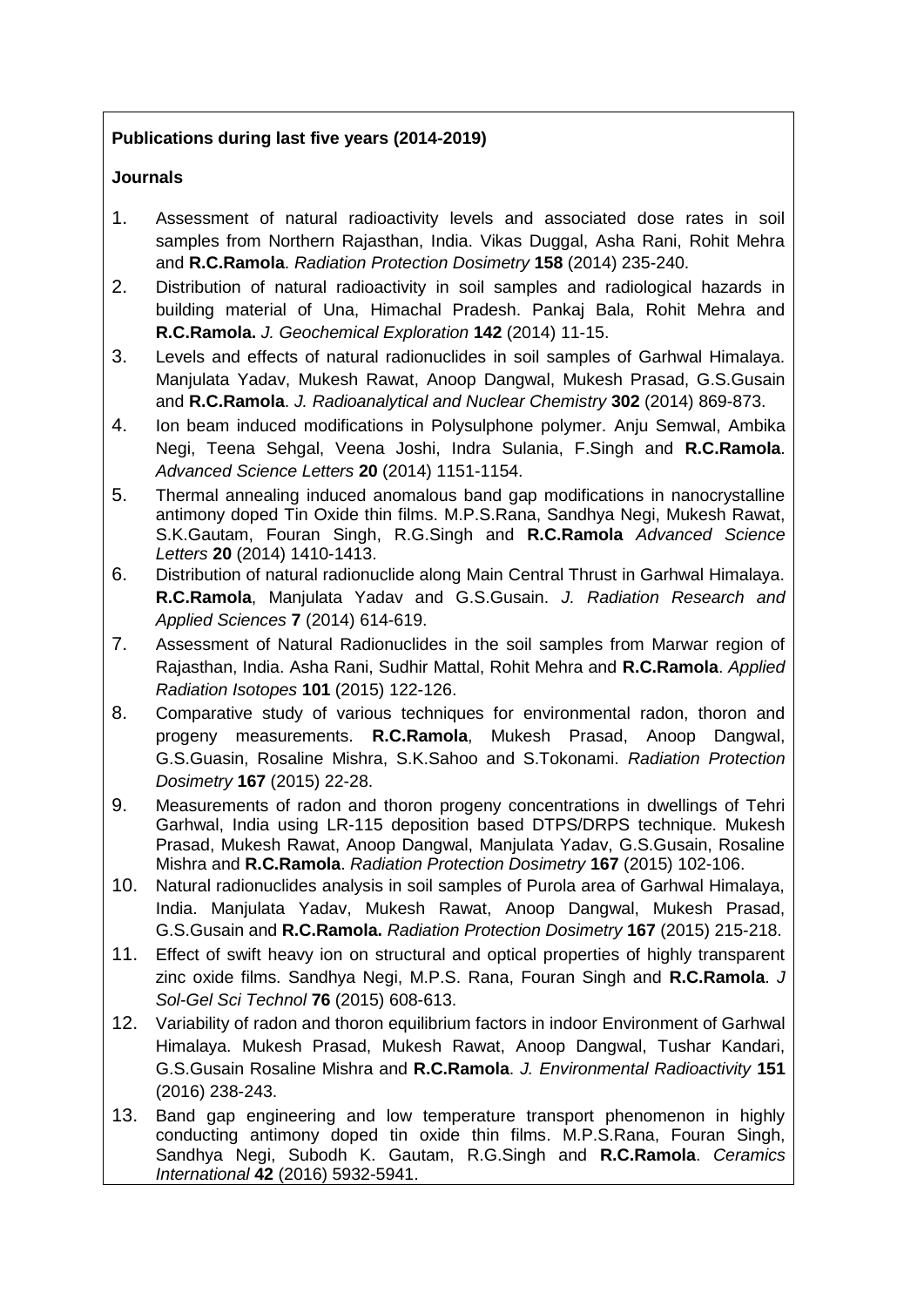- 14. Structural and optical modification of Ga-doped zinc oxide thin films induced by thermal annealing. Sandhya Negi, Mahender Partap Singh Rana, Subodh K Gautam, R.G.Singh, Fouran Singh and **R.C.Ramola**. *Ind. J. Pure Appl. Phys*. **54** (2016) 236-240.
- 15. Estimation of annual effective dose from radon concentration along Main Boundary Thrust (MBT) in Garhwal Himalaya. Tushar Kandari, Mukesh Prasad, Sunita Aswal, A.A.Bourai and **R.C.Ramola**. *J. Radiation Research and Applied Sciences* **9** (2016) 228-233.
- 16. Band gap widening and narrowing in Cu-doped ZnO thin films. Kanchan Joshi, Mukesh Rawat, Subodh K. Gautam, R.G.Singh, **R.C.Ramola** and Fouran Singh. *Journal of Alloys and Compounds* **680** (2016) 252-258.
- 17. Long-term measurements of residential radon, thoron, and thoron progeny concentrations around the Chhatrapur placer deposit, a high background radiation area in Odisha, India. Yasutaka Omori, Ganesh Prasad, Atsuyuki Sorimachi, S.K.Sahoo, Tetsuo Ishikawa, D. Vidya Sagar, **R.C.Ramola** and Shinji Tokonami. *J. Environmental Radioactivity* **162-163** (2016) 371-378.
- 18. Natural radioactivity level and elemental composition of soil samples from a high background radiation area on eastern coast of India (Odisha). S.K.Sahoo, R.Kierepko, A.Sorimachi, Y.Omori, T.Ishikawa, S.Tokonami, G.Prasad, G.S.Gusain and **R.C.Ramola**. *Radiation Protection Dosimetry* **171** (2016) 172-178.
- 19. Study of radiation exposure due to radon, thoron and progeny in the indoor environment of Yamuna and Tons valleys of Garhwal Himalaya. Mukesh Prasad, Mukesh Rawat, Anoop Dangwal, Ganesh Prasad, Rosaline Mishra and **R.C.Ramola**. *Radiation Protection Dosimetry* **171** (2016) 187-191.
- 20. Study of radiation exposure due to radon, thoron and their progeny in the indoor environment of Rajpur region of Uttarakhand Himalaya. Tushar Kandari, Sunita Aswal, Mukesh Prasad, Preeti Pant, A.A.Bourai and **R.C.Ramola**. *Radiation Protection Dosimetry* **171** (2016) 204-207.
- 21. A comparative study of diurnal variation of radon and thoron concentrations in indoor environment. Preeti Pant, Tushar Kandari, Mukesh Prasad and **R.C.Ramola**. *Radiation Protection Dosimetry* **171** (2016) 212-216.
- 22. Measurement of radon, thoron and their progeny in different types of dwellings in Almora district of Kumaun Himalaya region. Kuldeep Singh, Poonam Semwal, Preeti Pant, G.S.Gusain, Manish Joshi, B.K.Sapra and **R.C.Ramola**. *Radiation Protection Dosimetry* **171** (2016) 223-228.
- 23. Measurement of radon, thoron and their progeny concentrations in the dwellings of Pauri Garhwal, Uttarakhand, India. Veena Joshi, Sanjay Dutt, Manjulata Yadav, Rosaline Mishra, and **R.C.Ramola**. *Radiation Protection Dosimetry* **171** (2016) 234-237.
- 24. Emission of soil gas radon concentration around main central thrust in Ukhimath (Rudraprayag) region of Garhwal Himalaya. Sunita Aswal, Tushar Kandari, B.K.Sahoo, A.A.Bourai and **R.C.Ramola**. *Radiation Protection Dosimetry* **171** (2016) 243-247.
- 25. A comparative study of radium content and radon exhalation rate from soil samples using active and passive techniques. Manjulata Yadav, Mukesh Prasad, Veena Joshi, G.S.Gusain and **R.C.Ramola.** *Radiation Protection Dosimetry* **171** (2016) 254-256.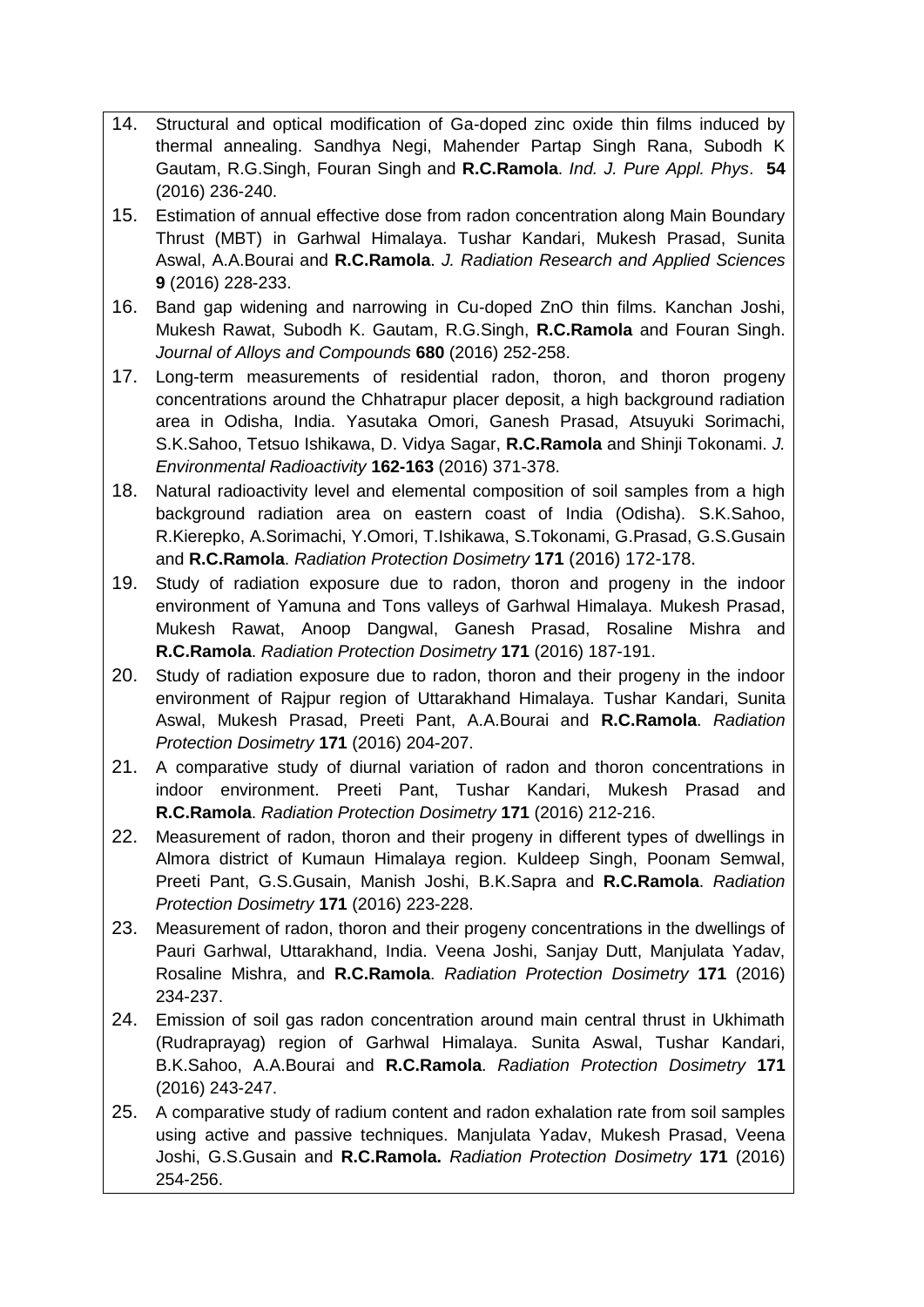- 26. Study of radon flux from soil in Budhakedar region using SRM. A.A.Bourai, Sunita Aswal, Tushar Kandari, Shiv Kumar, Veena Joshi, B.K.Sahoo and **R.C.Ramola.** *Radiation Protection Dosimetry* **171** (2016) 267-270.
- 27. Dose estimation derived from the exposure to radon, thoron and their progeny in the indoor environment. **R.C.Ramola**, Mukesh Prasad, Tushar Kandari, Preeti Pant, Peter Bossew, Rosaline Mishra and S.Tokonami. *Scientific Reports - Nature* **6** (2016) 31061 (16 pp)
- 28. Influence of electronic excitations on structural, optical and electrical properties of undoped and antimony doped tin oxide thin films. M.P.S.Rana, Fouran Singh, Kanchan joshi, Sandhya Negi and **R.C.Ramola**. *Thin Solid Films* **616** (2016) 34-42.
- 29. Micro-Raman and electronic structure study on kinetics of electronic excitations induced monoclinic-to-tetragonal phase transition in zirconium oxide films. Mukesh Rawat, Arkaprava Das, D.K.Shukla, Parasmani Rajput, Abdelhak Chettah, D.M.Phase, **R.C.Ramola** and Fouran Singh. *RSC Advances* **6** (2016) 104425- 104432.
- 30. Study of phase transformation induced by electronic excitation in pure and Yttrium doped ZrO<sup>2</sup> thin films. **R.C.Ramola**, Mukesh Rawat, Kanchan Joshi, Arkaprava Das, Subodh K Gautam and Fouran Singh. *Materials Research Express* **4** (2017) 096401 (11 pp).
- 31. Photoluminescence and reflectivity studies of high energy light ions irradiated polymethyl methacrylate films. Madhu Lata Bharti, Fouran Singh, **R.C.Ramola** and Veena Joshi. *Optical Materials* **73** (2017) 550-554.
- 32. Indoor radon, thoron and their progeny concentrations in high thoron rural Serbia environments. Z.S.Zunic, Z.Stojanovska, N.Veselinovic, R.Misha, I.V.Yarmoshenko, B.K.Sapra, T.Ishikawa, Y.Omori, Z,Curguz, P.Bossew, V.Udovicic and **R.C.Ramola**. Radiation Protection Dosimetry **177** (2017) 36-39.
- 33. Estimation of natural radionuclides in the soil samples and its radiological impact on human health. Sudhir Mittal, Asha Rani, Rohit Mehra and **R.C.Ramola**. *Radiation Effects and Defects in Solids* **173** (2018) 673-682.
- 34. Dose assessment from the exposure to attached and unattached progeny of radon and thoron in indoor environment. Mukesh Prasad, Peter Bossew, G. Anil Kumar, Rosaline Mishra and **R.C.Ramola**. *Acta Geophysica* **66** (2018) 1187-1194.
- 35. Measurement of  $222$ Rn and  $220$ Tn radon exhalation rate from soil samples of Kumaun hills, India. Poonam Semwal, Kuldeep Singh, T.K.Agarwal, Manish Joshi, Preeti Pant, Tushar Kandari and **R.C.Ramola**. *Acta Geophysica* **66** (2018) 1203- 1211.
- 36. A comprehensive study of radon levels and associated radiation doses in Himalayan groundwater. Mukesh Prasad, G. Anil Kumar, B.K.Sahoo and **R.C.Ramola.** *Acta Geophysica* **66** (2018) 1223-1231.
- 37. Study of radon flux and natural radionuclides  $(^{226}Ra, ^{232}Th$  and  $^{40}K)$  in the Main Boundary Thrust region of Garhwal Himalaya. Tushar Kandari, Mukesh Prasad, Preeti Pant, Poonam Semwal, A.A.Bourai and **R.C.Ramola**. *Acta Geophysica 66* (2018) 1243-1248.
- 38. Continuous measurement of equilibrium equivalent radon/thoron concentration using time-integrated flow-mode grab sampler. Preeti Pant, Tushar Kandari, Mukesh Prasad, Poonam Semwal and **R.C.Ramola**. *Acta Geophysica* **66** (2018) 1267-1272.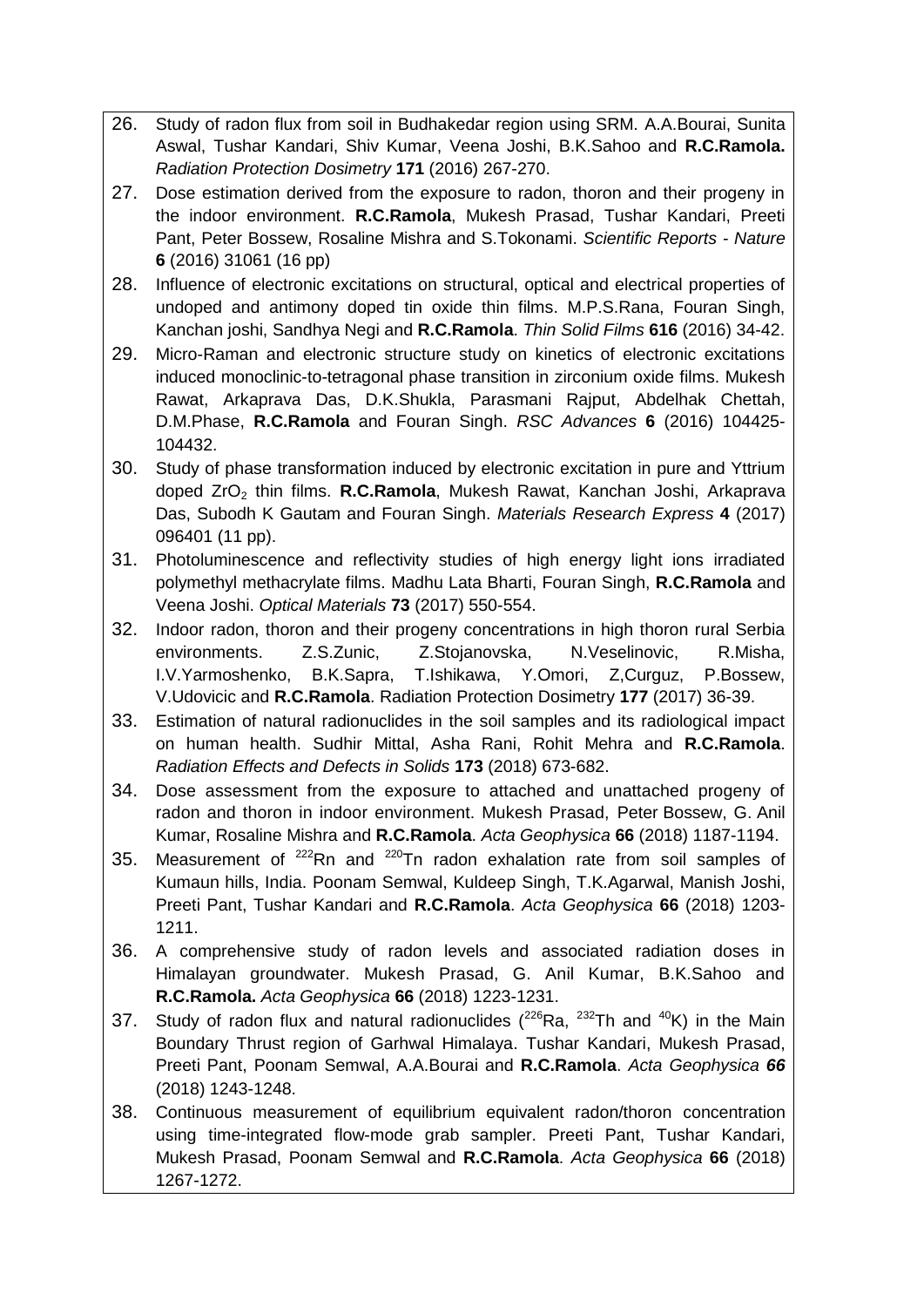- 39. Health risks associated with the exposure to uranium and heavy metals through potable groundwater in Uttarakhand state of India. Mukesh Prasad, G. Anil Kumar, S.K.Sahoo and **R.C.Ramola**. *J. Radioanalytical and Nuclear Chemistry* **319** (2019) 13-21.
- 40. Indoor inhalation dose assessment for thoron-rich regions of Indian Himalayan belt. Poonam Semwal, Tarun Kumar Agarwal, Kuldeep Singh, Manish Joshi, G.S.Gusain, B.K.Sahoo and **R.C.Ramola**. *Environmental Science and Pollution Research* **26** (2019) 4855-4866.
- 41. Radiological impact assessment of soil and groundwater of Himalayan regions in Uttarakhand, India. Mukesh Prasad, V. Ranga, G. Anil Kumar, **R.C.Ramola**. *Journal of Radioanalytical and Nuclear Chemistry* **323** (2020) 1269-1282.

#### **Conference Proceedings/Book Chapters**

- 42. Perception of radiation hazards due to thoron and its progeny in indoor environment. **R.C.Ramola**, G.S.Gusain and Mukesh Prasad. *Geo-Hazards: Recent Research*, Narosa Publishing House, New Delhi (2015) pp. 18-29.
- 43. Radon generation and decay from soil and groundwater of Budhakedar, Garhwal Himalaya. Ganesh Prasad, G.S.Gusain, Subhash Chandra and **R.C.Ramola.** *Geo-Hazards: Recent Research*, Narosa Publishing House, New Delhi (2015) pp. 64-69
- 44. Variation of radon levels in soil and groundwater and its relation with seismic activity in Garhwal Himalaya. G.S.Gusain, Ganesh Prasad, Subhash Chandra and **R.C.Ramola**. *Geo-Hazards: Recent Research*, Narosa Publishing House, New Delhi (2015) pp. 96-105.
- 45. Measurement of natural radioactivity, radon exhalation rate and radiation hazard assessment in Indian cement samples. Anil Sharma, Ajay Kumar Mahur, Manjulata Yadav, R.G.Sonkawade, A.C.Sharma, **R.C.Ramola** and Rajendra Prasad. *Physics Procedia* **80** (2015) 135-139.

#### *Edited Books*

- 1. Editor of the Proceedings of Twelfth National Symposium on Environment, Tehri Garhwal, India, June 5-7, 2003, **572 pages**
- 2. Guest Editor of Indian Journal of Physics (*Springer*), **Volume 83 (Nos. 6, 7 & 8), 2009**, published as the Proc. 15th National Symposium on Solid State Nuclear Track Detectors and Their Applications, Tehri Garhwal, India, June 21-23, 2007.
- 3. Guest Editor of topical issue "Geo-Hazards" of Acta Geophysica (*Springer*), **Volume 61, Issue 4 (2013),** published as the Proceedings of Third International Geo-Hazards Research Symposium, Tehri Garhwal, India, June 10-14, 2012.
- 4. Geo Hazards: Recent Research **(2015)**. **ISBN: 978-81-8487-396-2**. Narosa Publishing House, New Delhi, India. **216 pages**
- 5. Guest Editor of Radiation Protection Dosimetry (*Oxford University Press*), **Volume 171, No. 2, 2016**, published as the Proceedings of First National Conference of Radiation Awareness and Detection in Natural Environment, Tehri Garhwal, India, June 15-17, 2015.
- 6. Guest Editor of topical issue "Recent Advances in Geo-Hazards" of Acta Geophysica (*Springer*), **Volume 66, Issue 5 (2018),** published as the Proceedings of Third International Geo-Hazards Research Symposium, Taiwan, October 17-20, 2016.